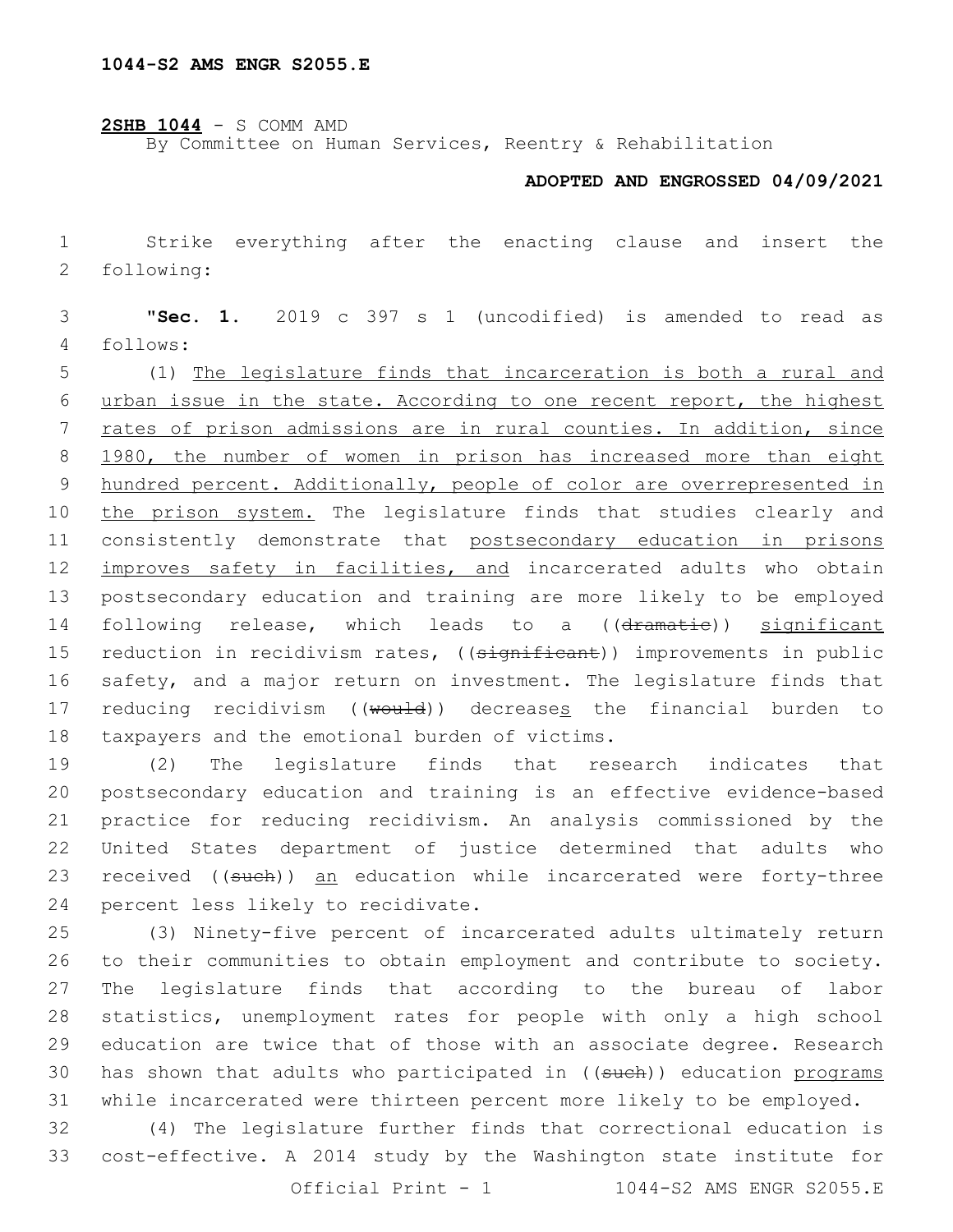1 public policy estimated that ((the state received)), based on a 2 review of national research literature and cost-benefit analysis, 3 there is a return on investment of twenty dollars for every dollar invested in correctional education.4

 (5) It is the intent of the legislature to enhance public safety, including the safety of prison workers as findings show that violence rates are reduced in institutions where there are educational 8 programs, to reduce crime, and to increase employment rates in a cost-effective manner by exploring benefits and costs associated with providing postsecondary education degree opportunities and training 11 to incarcerated adults through expanded partnerships between ((the 12 community and technical colleges)) postsecondary institutions, 13 nonprofit entities and community-based postsecondary education 14 programs, and the department of corrections.

 (6) It is the intent of the legislature to support exploring the use of secure internet connections expressly for the purposes of furthering postsecondary education degree opportunities and training of incarcerated adults, including providing assistance to incarcerated adults with completing financial aid materials. The legislature intends for the department to be able to provide complete 21 assurance that all ((offender-used)) internet connections used by 22 incarcerated individuals are secure.

 (7) It is the intent of the legislature to support expanded access and opportunities to postsecondary degree and certificate 25 education programs for persons of color by setting goals and partnering with nonprofit entities and community-based postsecondary education programs with historical evidence of providing education programs for people of color.

 (8) It is also the intent of the legislature, by requiring the 30 study under section 2 of this act, to examine the effects of providing postsecondary education while incarcerated on enrollment in the postsecondary education system postrelease.

 NEW SECTION. **Sec. 2.** (1)(a) Subject to the availability of amounts appropriated for this specific purpose, the Washington state institute for public policy shall study enrollment, completion, and recidivism rates of incarcerated individuals in the postsecondary education system postrelease.

 (b) The goal of the study is to understand whether participation in postsecondary education while incarcerated contributes to greater Official Print - 2 1044-S2 AMS ENGR S2055.E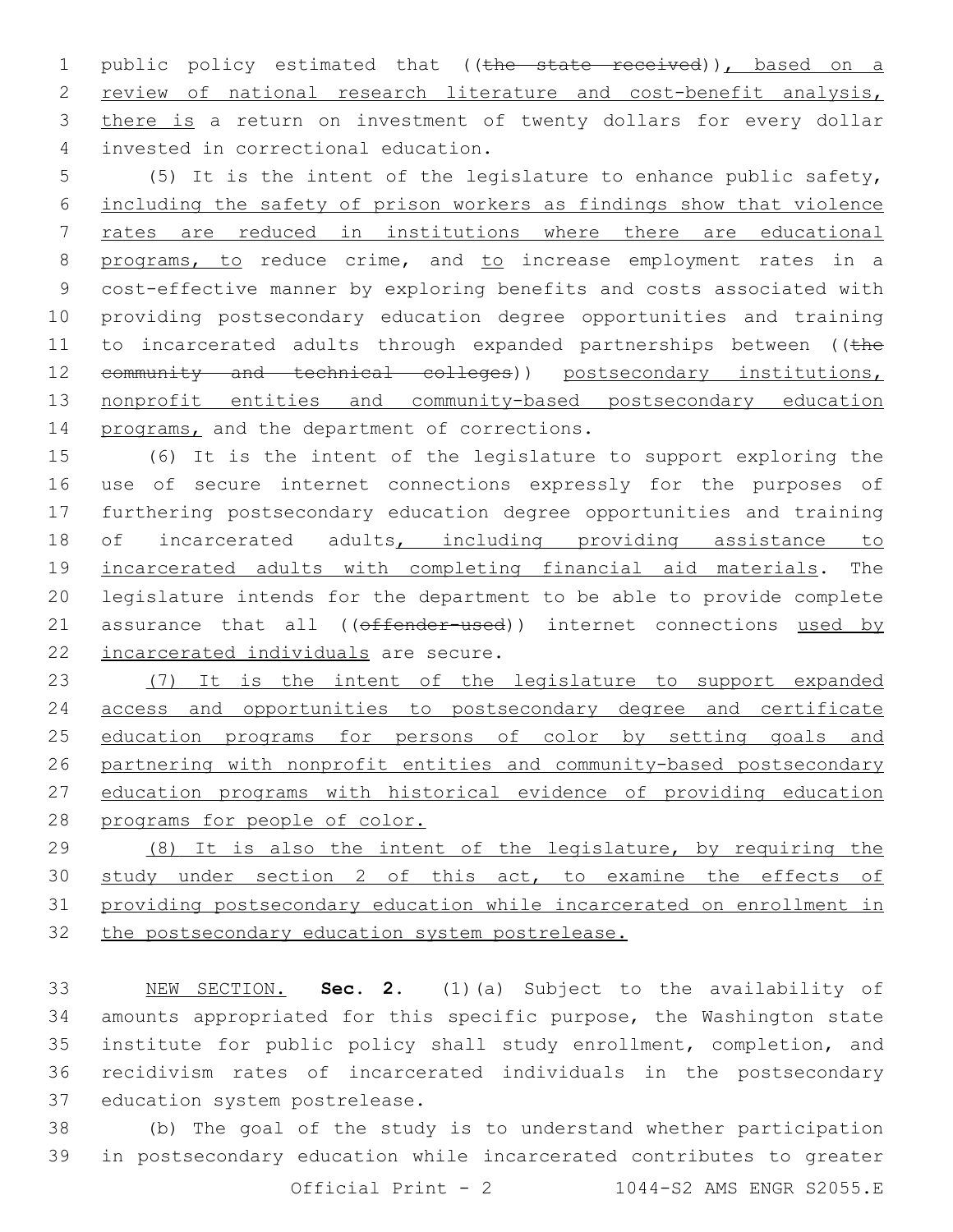enrollment and completion of postsecondary education and reduced recidivism postrelease. The scope of the study shall focus on postrelease enrollment and completion trends in the community and technical college sector for formerly incarcerated individuals of all ages. The timeline of the study may include data from 2015 to the present, to the extent possible. The study's findings shall be divided into a preliminary and final report. The reports shall complement similar studies conducted at the University of Washington or elsewhere. To the extent that it is not duplicative of other studies, the Washington state institute for public policy shall study 11 the following:

(i) For the preliminary report, which is due October 1, 2024:

 (A) Patterns and any effects on postrelease enrollment and participation in the community and technical college system by individuals who, while incarcerated, participated in postsecondary education programs, including those individuals that completed some coursework but did not earn a degree or certificate; and

 (B) Differential outcomes for individuals participating in different types of postsecondary education courses, certificate 20 programs, and degree programs.

 (ii) For the final report, which is due October 1, 2027, a continuation of the preliminary report in addition to:

 (A) Changes in enrollment and completion of postsecondary education courses, certificate programs, and degree programs due to the changes and expansion of educational programming in this act, to 26 the extent possible; and

 (B) Recidivism outcomes beyond incarceration for those incarcerated individuals that participated in postsecondary certificate and degree programs while incarcerated, including 30 arrests, charges, and convictions.

 (iii) The preliminary and final reports shall be submitted to the appropriate committees of the legislature and in accordance with RCW 43.01.036.33

 (iv) The department of corrections, the student achievement council, the state board for community and technical colleges, and the education research and data center shall provide data necessary 37 to conduct the study.

38 (2) This section expires January 1, 2029.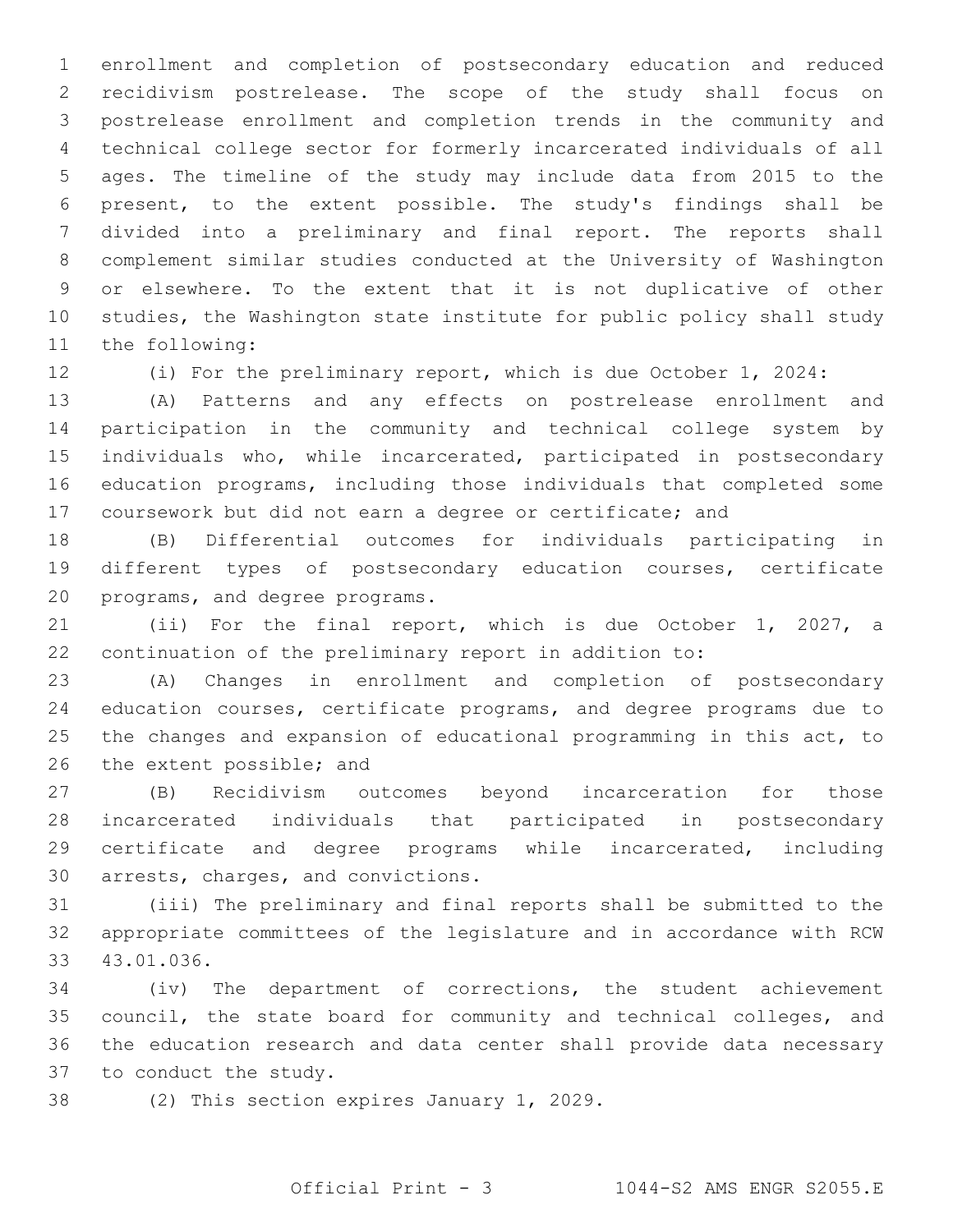1 **Sec. 3.** RCW 72.09.270 and 2008 c 231 s 48 are each amended to 2 read as follows:

3 (1) The department of corrections shall develop an individual 4 reentry plan as defined in RCW 72.09.015 for every ((offender)) 5 incarcerated individual who is committed to the jurisdiction of the department except:6

7 (a) ((Offenders)) Incarcerated individuals who are sentenced to 8 life without the possibility of release or sentenced to death under 9 chapter 10.95 RCW; and

10 (b) ((Offenders)) Incarcerated individuals who are subject to the 11 provisions of 8 U.S.C. Sec. 1227.

12 (2) The individual reentry plan may be one document, or may be a 13 series of individual plans that combine to meet the requirements of 14 this section.

15 (3) In developing individual reentry plans, the department shall 16 assess all ((offenders)) incarcerated individuals using standardized 17 and comprehensive tools to identify the criminogenic risks, 18 programmatic needs, and educational and vocational skill levels for 19 each (( $offender$ )) incarcerated individual. The assessment tool should 20 take into account demographic biases, such as culture, age, and 21 gender, as well as the needs of the ((offender)) incarcerated 22 individual, including any learning disabilities, substance abuse or 23 mental health issues, and social or behavior ((deficits)) challenges.

24 (4)(a) The initial assessment shall be conducted as early as 25 sentencing, but, whenever possible, no later than forty-five days of 26 being sentenced to the jurisdiction of the department of corrections.

27 (b) The (( $\theta$ ffender's)) incarcerated individual's individual 28 reentry plan shall be developed as soon as possible after the initial 29 assessment is conducted, but, whenever possible, no later than sixty 30 days after completion of the assessment, and shall be periodically 31 reviewed and updated as appropriate.

32 (5) The individual reentry plan shall, at a minimum, include:

33 (a) A plan to maintain contact with the ((inmate's)) incarcerated 34 individual's children and family, if appropriate. The plan should 35 determine whether parenting classes, or other services, are 36 appropriate to facilitate successful reunification with the 37 ((offender's)) incarcerated individual's children and family;

38 (b) An individualized portfolio for each ((offender)) 39 incarcerated individual that includes the ((offender's)) incarcerated 40 individual's education achievements, certifications, employment, work

Official Print - 4 1044-S2 AMS ENGR S2055.E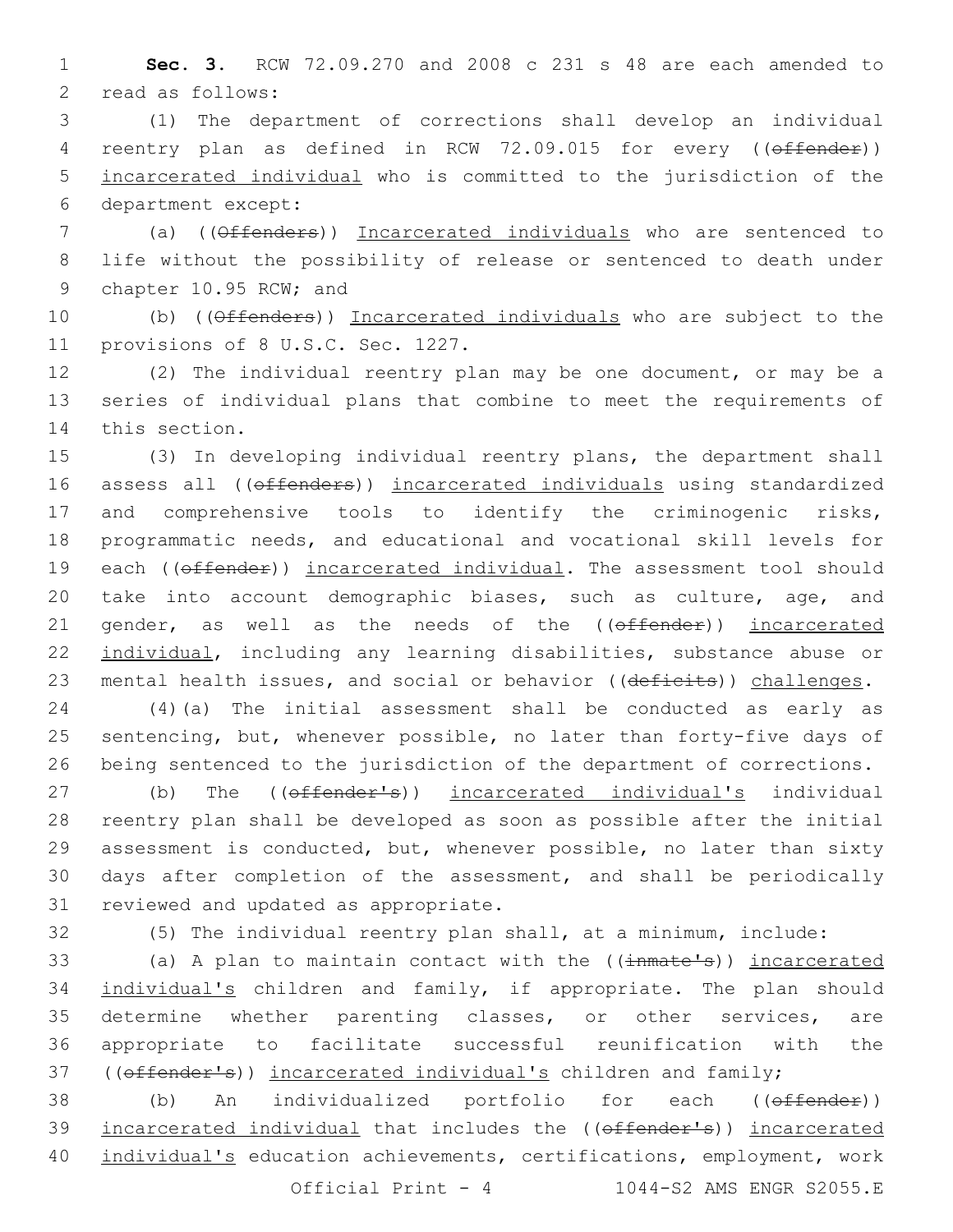1 experience, skills, and any training received prior to and during 2 incarceration; and

 (c) A plan for the ((offender)) incarcerated individual during the period of incarceration through reentry into the community that 5 addresses the needs of the ((offender)) incarcerated individual including education, employment, substance abuse treatment, mental health treatment, family reunification, and other areas which are needed to facilitate a successful reintegration into the community.

9 (6)(a) Prior to discharge of any (( $\theta$ ffender)) incarcerated 10 individual, the department shall:

11 (i) Evaluate the ((offender's)) incarcerated individual's needs 12 and, to the extent possible, connect the ((offender)) incarcerated 13 individual with existing services and resources that meet those 14 needs; and

15 (ii) Connect the ((offender)) incarcerated individual with a 16 community justice center and/or community transition coordination 17 network in the area in which the ((offender)) incarcerated individual 18 will be residing once released from the correctional system if one 19 exists.

20 (b) If the department recommends partial confinement in an 21 ((offender's)) incarcerated individual's individual reentry plan, the 22 department shall maximize the period of partial confinement for the 23 ((offender)) incarcerated individual as allowed pursuant to RCW 24 9.94A.728 to facilitate the ((offender's)) incarcerated individual's 25 transition to the community.

26 (7) The department shall establish mechanisms for sharing 27 information from individual reentry plans to those persons involved 28 with the ((offender's)) incarcerated individual's treatment, 29 programming, and reentry, when deemed appropriate. When feasible, 30 this information shall be shared electronically.

31 (8)(a) In determining the county of discharge for an  $($  ( $\theta$  ffender)) 32 incarcerated individual released to community custody, the department 33 may ((not)) approve a residence location that is not in the 34 ((offender's)) incarcerated individual's county of origin ((unless it 35 is determined by)) if the department determines that the (( $offender's$ 36 return to his or her county of origin would be inappropriate 37 considering)) residence location would be appropriate based on any 38 court-ordered condition of the ((offender's)) incarcerated 39 individual's sentence, victim safety concerns, ((negative influences 40 on the offender in the community, or the)) and factors that increase

Official Print - 5 1044-S2 AMS ENGR S2055.E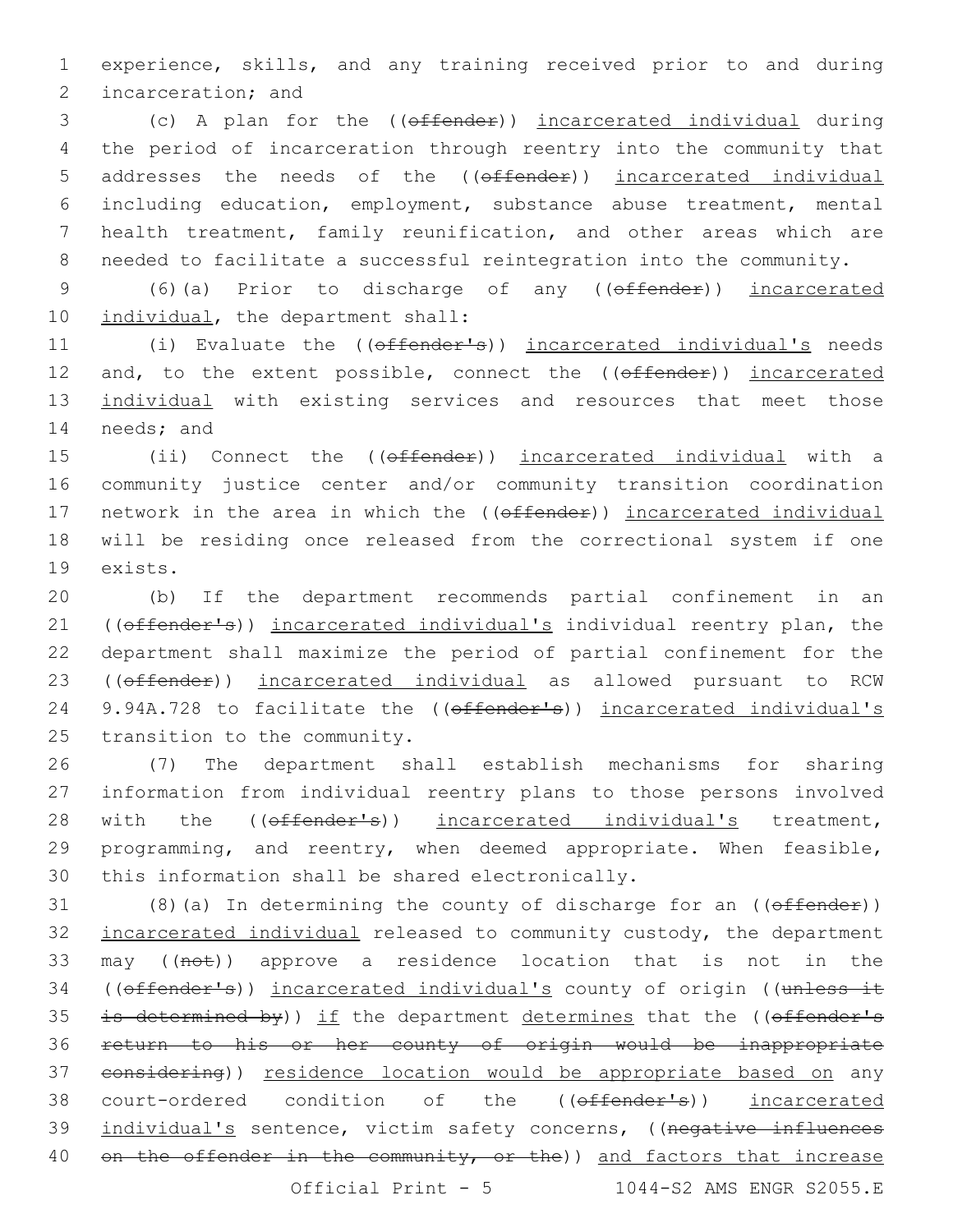opportunities for successful reentry and long-term support including, but not limited to, location of family or other sponsoring persons or 3 organizations that will support the ((offender)) incarcerated individual, ability to complete an educational program that the incarcerated individual is enrolled in, availability of appropriate programming or treatment, and access to housing, employment, and prosocial influences on the person in the community.

8 (b) In implementing the provisions of this subsection, the 9 department shall approve residence locations in a manner that will 10 not cause any one county to be disproportionately impacted.

11 (c) If the ((offender)) incarcerated individual is not returned 12 to his or her county of origin, the department shall provide the law 13 and justice council of the county in which the ((offender)) 14 incarcerated individual is placed with a written explanation.

 $15$  (( $\left(\frac{1}{10}\right)$ ) (d)(i) For purposes of this section, except as provided 16 in (d)(ii) of this subsection, the ((offender's)) incarcerated 17 individual's county of origin means the county of the ((effender's)) 18 incarcerated individual's residence at the time of the incarcerated 19 individual's first felony conviction in Washington state.

20 (ii) If the incarcerated individual is a homeless person as 21 defined in RCW 43.185C.010, or the incarcerated individual's 22 residence is unknown, then the incarcerated individual's county of 23 origin means the county of the incarcerated individual's first felony 24 conviction in Washington state.

25 (9) Nothing in this section creates a vested right in 26 programming, education, or other services.

27 **Sec. 4.** RCW 72.09.460 and 2017 c 120 s 3 are each amended to 28 read as follows:

29 (1) Recognizing that there is a positive correlation between 30 education opportunities and reduced recidivism, it is the intent of 31 the legislature to offer appropriate ((associate)) postsecondary 32 degree or certificate opportunities to ((inmates designed to prepare 33 the inmate to enter the workforce)) incarcerated individuals.

34 (2) The legislature intends that all ((inmates)) incarcerated 35 individuals be required to participate in department-approved 36 education programs, work programs, or both, unless exempted as 37 specifically provided in this section. Eligible ((inmates)) 38 incarcerated individuals who refuse to participate in available 39 education or work programs available at no charge to the  $(\{\text{immates})\})$ Official Print -  $6$  1044-S2 AMS ENGR S2055.E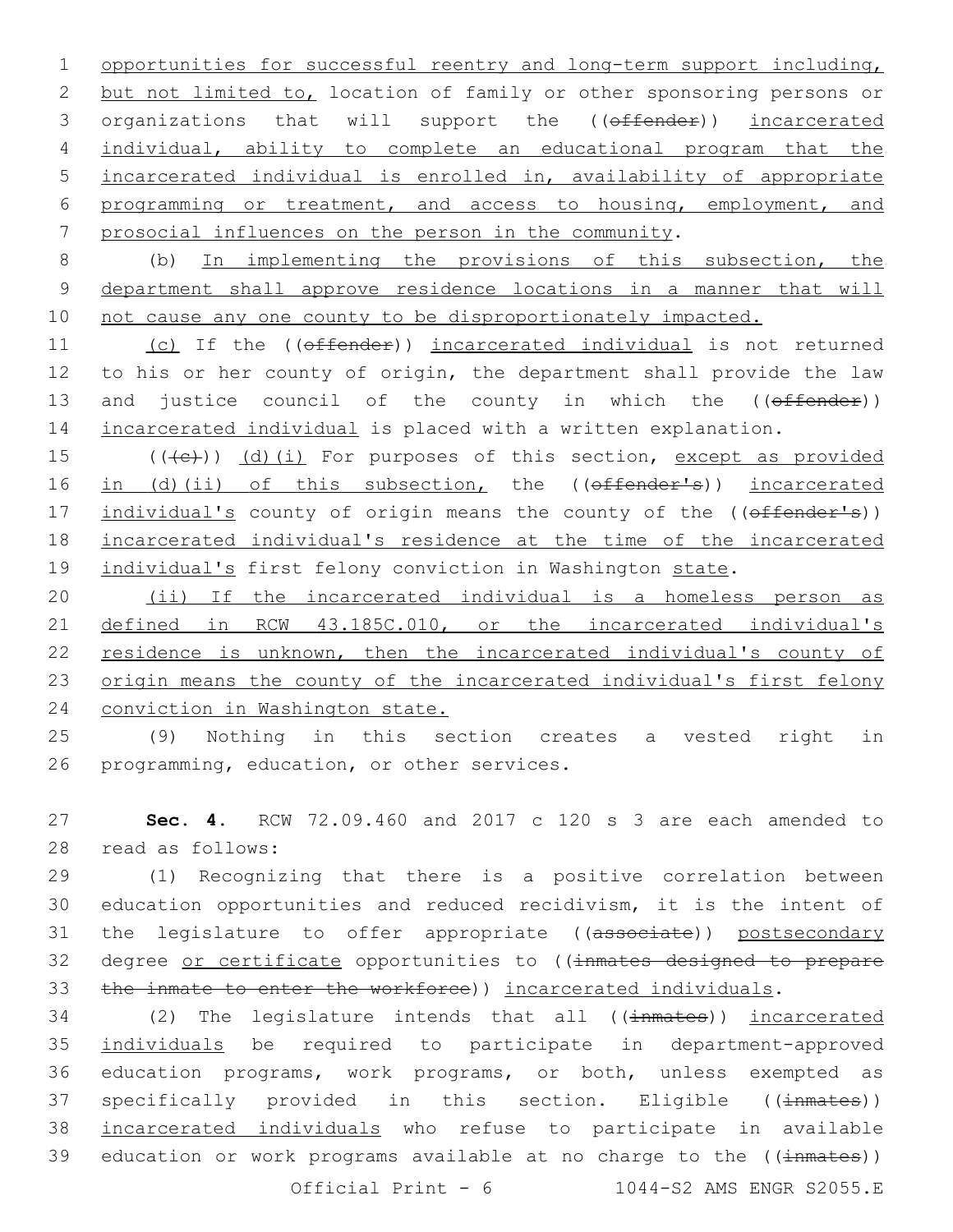incarcerated individuals shall lose privileges according to the 2 system established under RCW 72.09.130. Eligible ((inmates)) incarcerated individuals who are required to contribute financially to an education or work program and refuse to contribute shall be placed in another work program. Refusal to contribute shall not 6 result in a loss of privileges.

7 (3) The legislature recognizes more ((inmates)) incarcerated 8 individuals may agree to participate in education and work programs 9 than are available. The department must make every effort to achieve 10 maximum public benefit by placing ((inmates)) incarcerated 11 individuals in available and appropriate education and work programs.

12 (4)(a) The department shall, to the extent possible and 13 considering all available funds, prioritize its resources to meet the 14 following goals for ((inmates)) incarcerated individuals in the order 15 listed:

16 (i) Achievement of basic academic skills through obtaining a high 17 school diploma or a high school equivalency certificate as provided 18 in RCW 28B.50.536, including achievement by those incarcerated 19 individuals eligible for special education services pursuant to state 20 or federal law;

21 (ii) Achievement of vocational skills necessary for purposes of 22 work programs and for an ((inmate)) incarcerated individual to 23 qualify for work upon release;

24 (iii) Additional work and education programs necessary for 25 compliance with an ((offender's)) incarcerated individual's 26 individual reentry plan under RCW 72.09.270, including special 27 education services and postsecondary degree or certificate education 28 programs; and

29 (iv) Other appropriate vocational, work, or education programs 30 that are not necessary for compliance with an ((offender's)) 31 incarcerated individual's individual reentry plan under RCW 72.09.270 32 including ((associate)) postsecondary degree or certificate education 33 programs.

 (b) If programming is provided pursuant to (a)(i) through (iii) of this subsection, the department shall pay the cost of such programming, including but not limited to books, materials, and 37 supplies.

38 (c) If programming is provided pursuant to (a)(iv) of this 39 subsection, ((inmates)) incarcerated individuals shall be required to 40 pay all or a portion of the costs, including books, fees, and Official Print - 7 1044-S2 AMS ENGR S2055.E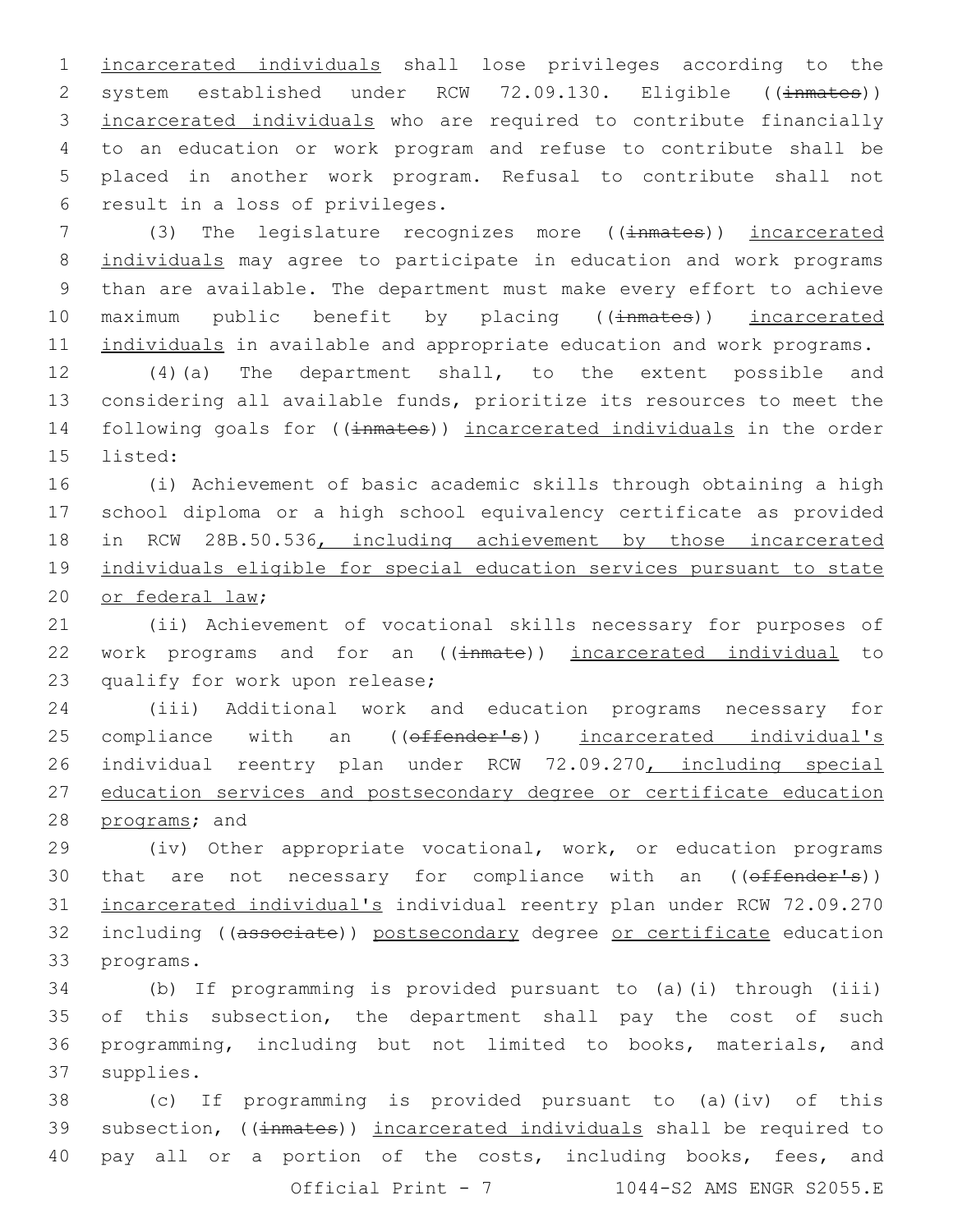1 tuition, for participation in any vocational, work, or education 2 program as provided in department policies. Department policies shall 3 include a formula for determining how much an ((offender)) 4 incarcerated individual shall be required to pay. The formula shall 5 include steps which correlate to an ((offender)) incarcerated 6 individual's average monthly income or average available balance in a 7 personal ((inmate)) savings account and which are correlated to a 8 prorated portion or percent of the per credit fee for tuition, books, 9 or other ancillary educational costs. The formula shall be reviewed 10 every two years. A third party, including but not limited to 11 nonprofit entities or community-based postsecondary education 12 programs, may pay directly to the department all or a portion of 13 costs and tuition for any programming provided pursuant to (a)(iv) of 14 this subsection on behalf of an ((inmate)) incarcerated individual. 15 Such payments shall not be subject to any of the deductions as 16 provided in this chapter.

17 (d) The department may accept any and all donations and grants of 18 money, equipment, supplies, materials, and services from any third 19 party, including but not limited to nonprofit entities and community-20 based postsecondary education programs, and may receive, utilize, and 21 dispose of same to complete the purposes of this section.

22 (e) Any funds collected by the department under (c) and (d) of 23 this subsection and subsections  $((+9)$  and  $(+10)$ )  $(11)$  and  $(12)$  of 24 this section shall be used solely for the creation, maintenance, or 25 expansion of ((inmate)) incarcerated individual educational and 26 vocational programs.

 (5) The department shall provide access to a program of education 28 to all ((offenders)) incarcerated individuals who are under the age of eighteen and who have not met high school graduation requirements or requirements to earn a high school equivalency certificate as provided in RCW 28B.50.536 in accordance with chapter 28A.193 RCW. The program of education established by the department and education 33 provider under RCW 28A.193.020 for ((effenders)) incarcerated 34 individuals under the age of eighteen must provide each ((offender)) incarcerated individual a choice of curriculum that will assist the ((inmate)) incarcerated individual in achieving a high school diploma or high school equivalency certificate. The program of education may include but not be limited to basic education, prevocational training, work ethic skills, conflict resolution counseling, substance abuse intervention, and anger management counseling. The Official Print - 8 1044-S2 AMS ENGR S2055.E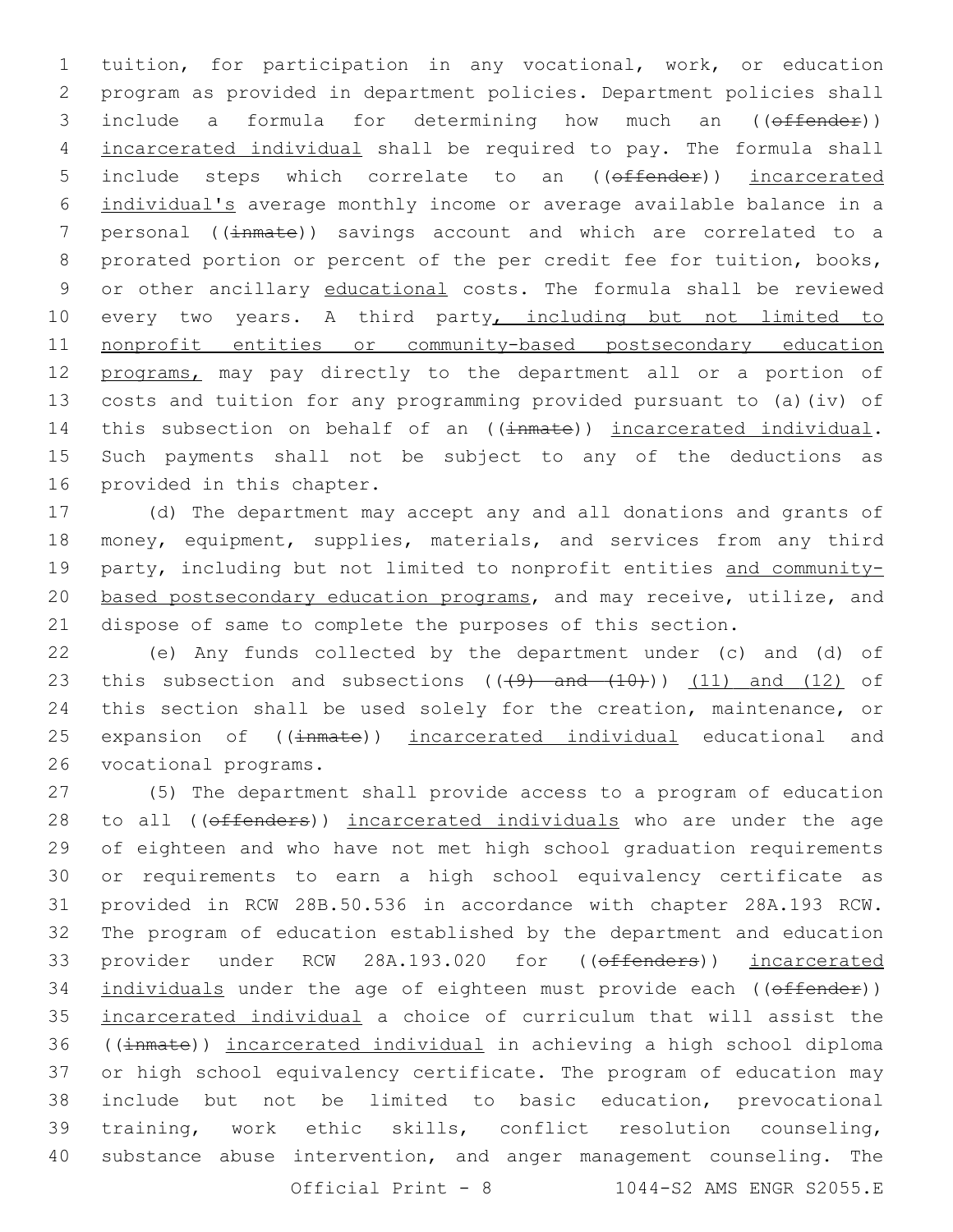1 curriculum may balance these and other rehabilitation, work, and 2 training components.

 (6)(a) In addition to the policies set forth in this section, the department shall consider the following factors in establishing criteria for assessing the inclusion of education and work programs in an ((inmate's)) incarcerated individual's individual reentry plan 7 and in placing ((inmates)) incarcerated individuals in education and 8 work programs:

9 (i) An ((inmate's)) incarcerated individual's release date and 10 custody level. An ((inmate)) incarcerated individual shall not be 11 precluded from participating in an education or work program solely 12 on the basis of his or her release date, except that  $(\text{immates})$ ) 13 incarcerated individuals with a release date of more than one hundred 14 twenty months in the future shall not comprise more than ten percent 15 of ((inmates)) incarcerated individuals participating in a new class 16 I correctional industry not in existence on June 10, 2004;

17 (ii) An ((inmate's)) incarcerated individual's education history 18 and basic academic skills;

19 (iii) An ((inmate's)) incarcerated individual's work history and 20 vocational or work skills;

21 (iv) An (( $\frac{1}{2}$ ) incarcerated individual's economic 22 circumstances, including but not limited to an (( $\frac{1}{2}$ mate's)) 23 incarcerated individual's family support obligations; and

24 (v) Where applicable, an ((inmate's)) incarcerated individual's 25 prior performance in department-approved education or work programs;

26 (b) The department shall establish, and periodically review, 27 ((inmate)) incarcerated individual behavior standards and program 28 ((goals)) outcomes for all education and work programs. ((Inmates)) 29 Incarcerated individuals shall be notified of applicable behavior 30 standards and program goals prior to placement in an education or 31 work program and shall be removed from the education or work program 32 if they consistently fail to meet the standards or ((goals)) 33 outcomes.

 (7) Eligible ((inmates)) incarcerated individuals who refuse to participate in available education or work programs available at no 36 charge to the ((inmates)) incarcerated individuals shall lose privileges according to the system established under RCW 72.09.130. 38 Eligible ((inmates)) incarcerated individuals who are required to contribute financially to an education or work program and refuse to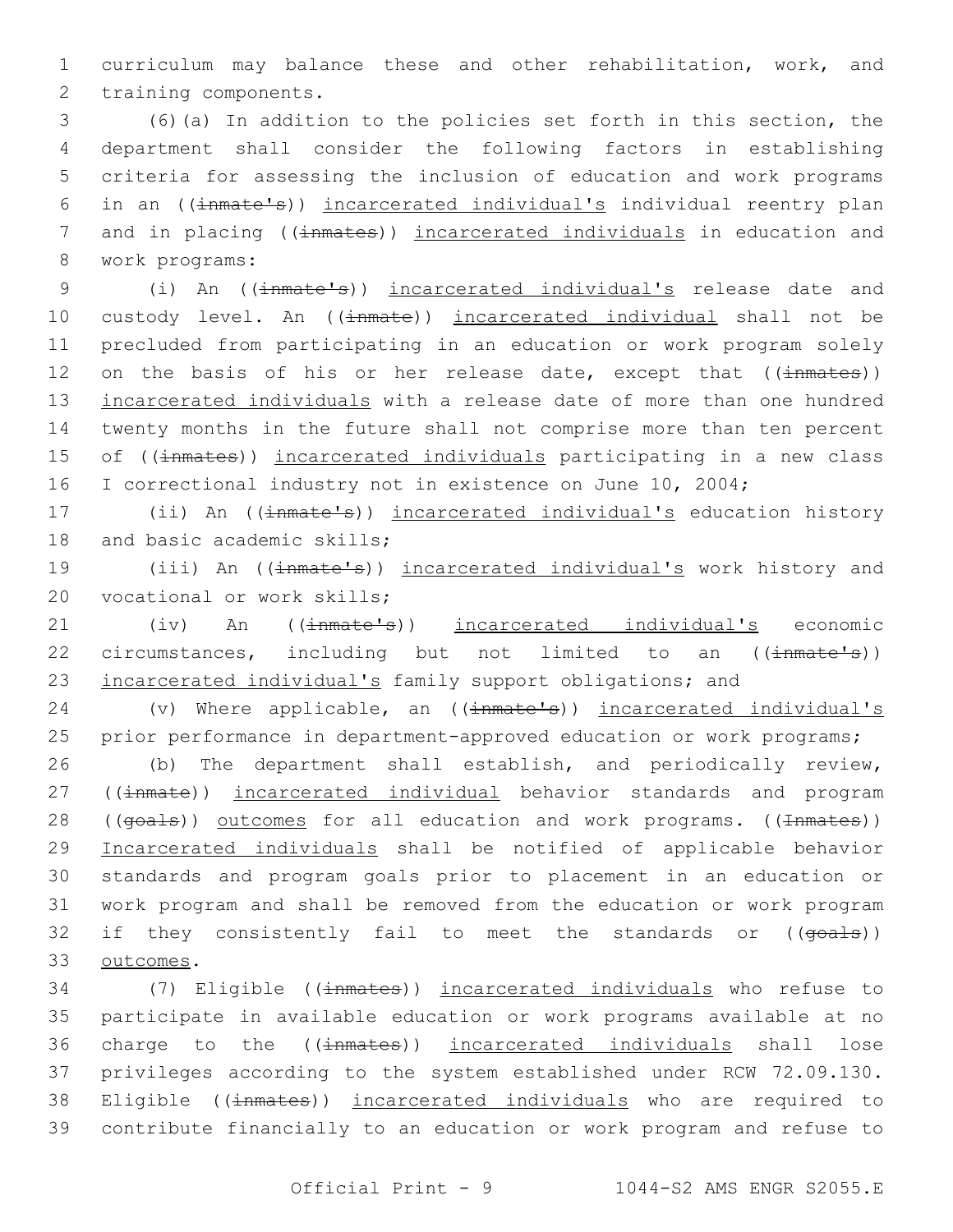contribute shall be placed in another work program. Refusal to contribute shall not result in a loss of privileges.

 (8) The department shall establish, by rule, a process for identifying and assessing incarcerated individuals with learning disabilities, traumatic brain injuries, and other cognitive impairments to determine whether the person requires accommodations in order to effectively participate in educational programming, including general educational development tests and postsecondary education. The department shall establish a process to provide such accommodations to eligible incarcerated individuals.

 (9) The department shall establish, and periodically review, goals for expanding access to postsecondary degree and certificate 13 education programs and program completion for all incarcerated 14 individuals, including persons of color. The department may contract and partner with any accredited educational program sponsored by a nonprofit entity, community-based postsecondary education program, or institution with historical evidence of providing education programs to people of color.

19 (10) The department shall establish, by rule, objective medical 20 standards to determine when an ((inmate)) incarcerated individual is physically or mentally unable to participate in available education 22 or work programs. When the department determines an  $((\text{immate}))$  incarcerated individual is permanently unable to participate in any available education or work program due to a health condition, the 25 ((inmate)) incarcerated individual is exempt from the requirement under subsection (2) of this section. When the department determines 27 an ((inmate)) incarcerated individual is temporarily unable to participate in an education or work program due to a medical 29 condition, the ((inmate)) incarcerated individual is exempt from the requirement of subsection (2) of this section for the period of time he or she is temporarily disabled. The department shall periodically 32 review the medical condition of all ((inmates)) incarcerated individuals with temporary disabilities to ensure the earliest 34 possible entry or reentry by ((inmates)) incarcerated individuals 35 into available programming.

36  $((+9)$ )  $(11)$  The department shall establish policies requiring an ((offender)) incarcerated individual to pay all or a portion of the costs and tuition for any vocational training or postsecondary 39 education program if the ((offender)) incarcerated individual 40 previously abandoned coursework related to ((associate)) Official Print - 10 1044-S2 AMS ENGR S2055.E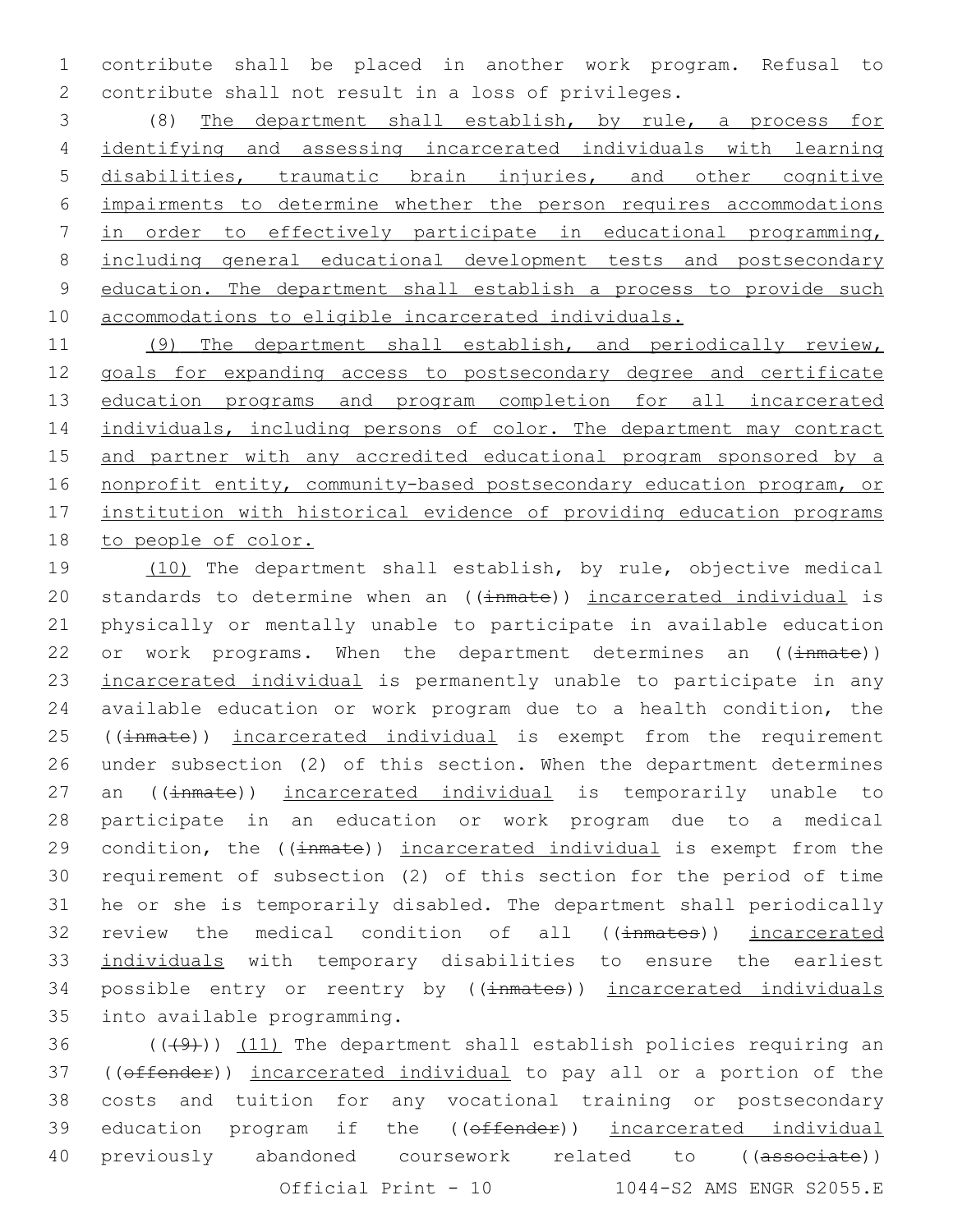postsecondary degree or certificate education or vocational training without excuse as defined in rule by the department. Department policies shall include a formula for determining how much an ((offender)) incarcerated individual shall be required to pay. The formula shall include steps which correlate to an ((offender)) incarcerated individual's average monthly income or average available 7 balance in a personal ((inmate)) savings account and which are correlated to a prorated portion or percent of the per credit fee for tuition, books, or other ancillary costs. The formula shall be reviewed every two years. A third party may pay directly to the department all or a portion of costs and tuition for any program on 12 behalf of an ((inmate)) incarcerated individual under this subsection. Such payments shall not be subject to any of the 14 deductions as provided in this chapter.

15 (((410)) (12) Notwithstanding any other provision in this 16 section, an ((inmate sentenced to life without the possibility of 17 release<sub>r</sub>)) incarcerated individual sentenced to death under chapter 18 10.95 RCW( $(\tau)$ ) or subject to the provisions of 8 U.S.C. Sec. 1227:

 (a) Shall not be required to participate in education programming except as may be necessary for the maintenance of discipline and 21 security;

22 (b) May not participate in ((an associate)) a postsecondary degree education program offered by the department or its contracted providers, unless the incarcerated individual's participation in the 25 program is paid for by a third party or by the individual;

 (c) May participate in prevocational or vocational training that may be necessary to participate in a work program;

 (d) Shall be subject to the applicable provisions of this chapter 29 relating to ((inmate)) incarcerated individual financial 30 responsibility for programming.

 (13) If an incarcerated individual has participated in postsecondary education programs, the department shall provide the incarcerated individual with a copy of the incarcerated individual's unofficial transcripts, at no cost to the individual, upon the incarcerated individual's release or transfer to a different facility. Upon the incarcerated individual's completion of a postsecondary education program, the department shall provide to the incarcerated individual, at no cost to the individual, a copy of the incarcerated individual's unofficial transcripts. This requirement applies regardless of whether the incarcerated individual became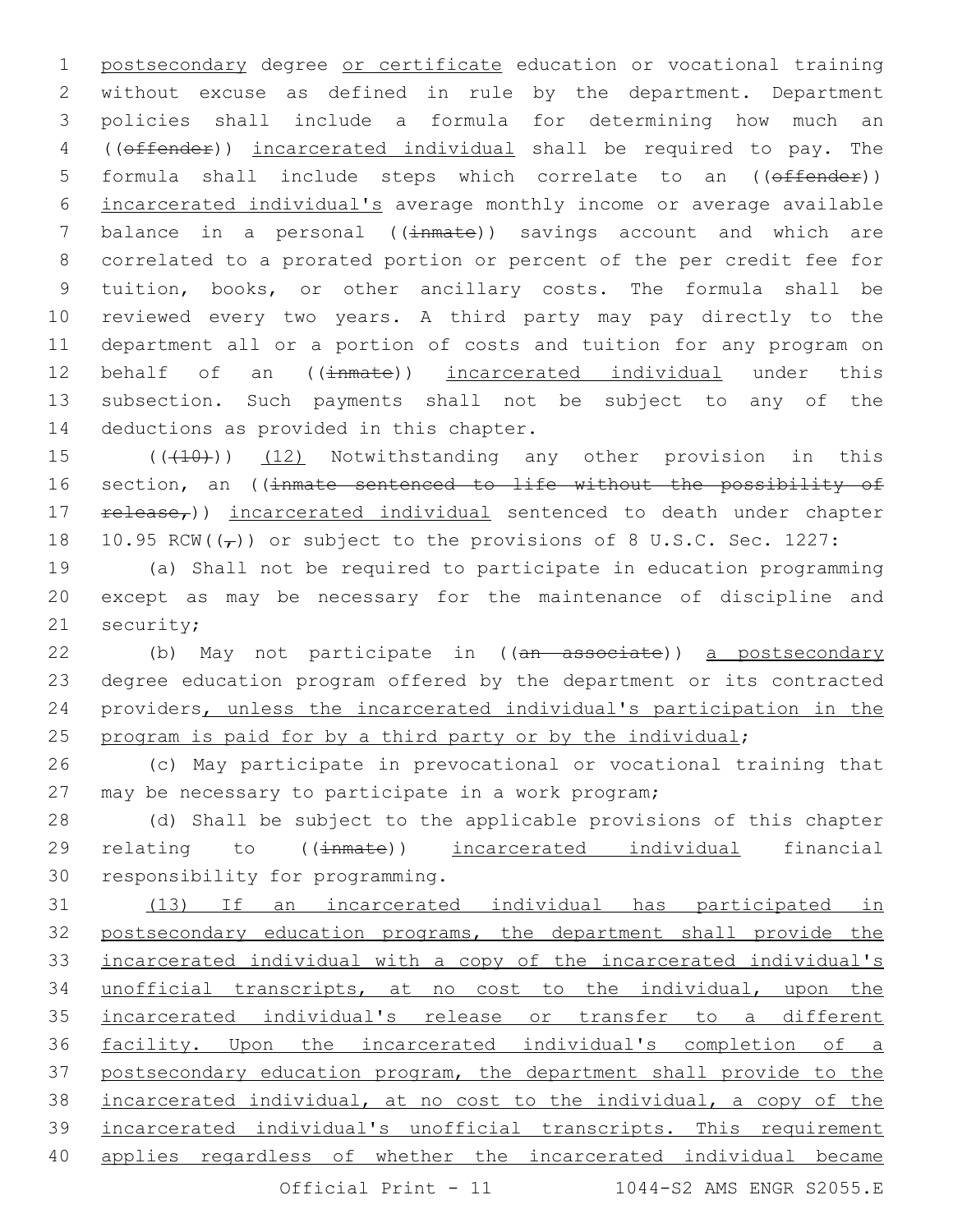1 ineligible to participate in or abandoned a postsecondary education 2 program.

 (14) For the purposes of this section, "third party" includes a nonprofit entity or community-based postsecondary education program 5 that partners with the department to provide accredited postsecondary education degree and certificate programs at state correctional facilities.

8 **Sec. 5.** RCW 72.09.465 and 2017 c 120 s 4 are each amended to 9 read as follows:

10 (1)(a) The department may implement ((associate)) postsecondary 11 degree or certificate education programs at state correctional 12 institutions. ((<del>During the 2015-2017 fiscal biennium, the department</del> 13 may implement postsecondary degree programs within state 14 institutions, including the state correctional institution with the 15 <del>largest population of females, within its existing funds and under</del> 16 the limitations in this section, to include any funding provided 17 under subsection (3) of this section.))

18 (b) The department may consider for inclusion in any 19 ((associate)) postsecondary degree or certificate education program, 20 any education program from an accredited community or technical 21 college, college, or university that is ((part of an associate 22 workforce degree program designed to prepare the inmate to enter the 23 workforce)) limited to no more than a bachelor's degree. Washington 24 state-recognized preapprenticeship programs may also be included as 25 appropriate postsecondary education programs.

26 (2) ((<del>Inmates</del>)) Incarcerated individuals not meeting the 27 department's priority criteria for the state-funded ((associate)) 28 postsecondary degree education program shall be required to pay the 29 costs for participation in a postsecondary education degree program 30 if he or she elects to participate through self-pay, including costs 31 of books, fees, tuition, or any other appropriate ancillary costs, by 32 one or more of the following means:

 (a) The ((inmate)) incarcerated individual who is participating in the postsecondary education degree program may, during confinement, provide the required payment or payments to the 36 department; or

37 (b) A third party shall provide the required payment or payments 38 directly to the department on behalf of an ((inmate)) incarcerated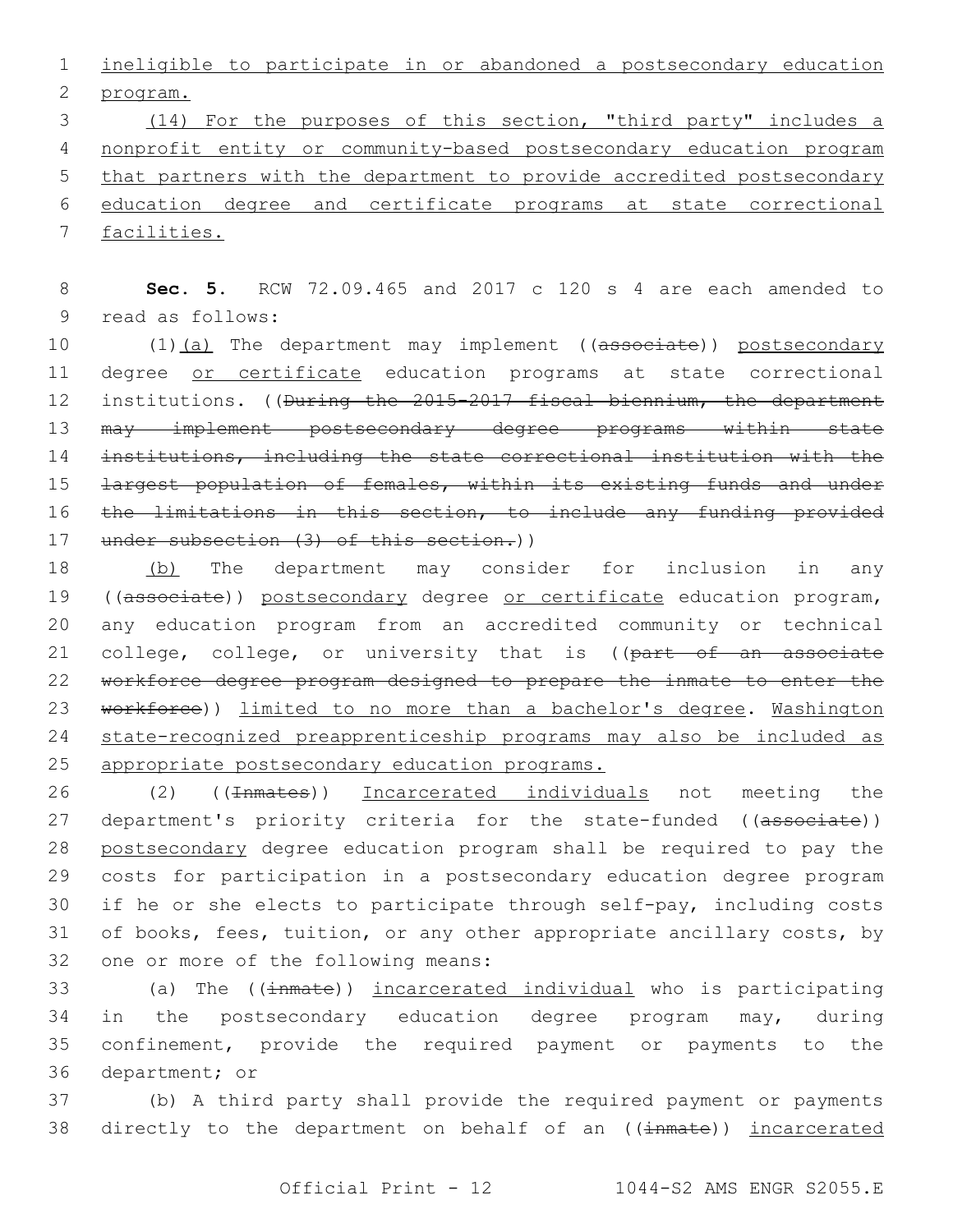1 individual, and such payments shall not be subject to any of the 2 deductions as provided in this chapter.

 (3) The department may accept any and all donations and grants of money, equipment, supplies, materials, and services from any third party, including but not limited to nonprofit entities, and may receive, utilize, and dispose of same to provide postsecondary 7 education to ((inmates)) incarcerated individuals.

8 (4) An ((inmate)) incarcerated individual may be selected to 9 participate in a state-funded ((associate)) postsecondary degree or 10 certificate education program, based on priority criteria determined 11 by the department, in which the following conditions may be 12 considered:

13 (a) Priority should be given to ((inmates within five years or 14 <del>less of release;</del>

15 (b) The inmate does)) incarcerated individuals who do not already 16 possess a postsecondary education degree; and

17 (((c) The inmate's)) (b) Incarcerated individuals with individual 18 reentry ((plan includes)) plans that include participation in ((an 19 associate)) a postsecondary degree or certificate education program  $20$  that is:

21 (i) Offered at the ((inmate's)) incarcerated individual's state 22 correctional institution;

23 (ii) Approved by the department as an eligible and effective 24 postsecondary education degree program; and

25 (iii) Limited to ((an associate workforce)) a postsecondary 26 degree or certificate program.

 (5) ((During the 2015-2017 fiscal biennium, an inmate may be selected to participate in a state-funded postsecondary education degree program, based on priority criteria determined by the department, in which the following conditions may be considered:

31 (a) Priority should be given to inmates within five years of 32 release:

33 (b) The inmate does not already possess a postsecondary education 34 degree; and

35 (c) The inmate's individual reentry plan includes participation 36 in a postsecondary education degree program that is:

37 (i) Offered at the inmate's state correctional institution; and

38 (ii) Approved by the department as an eligible and effective 39 postsecondary education degree program.)) The department shall work 40 with the college board as defined in RCW 28B.50.030 to develop a plan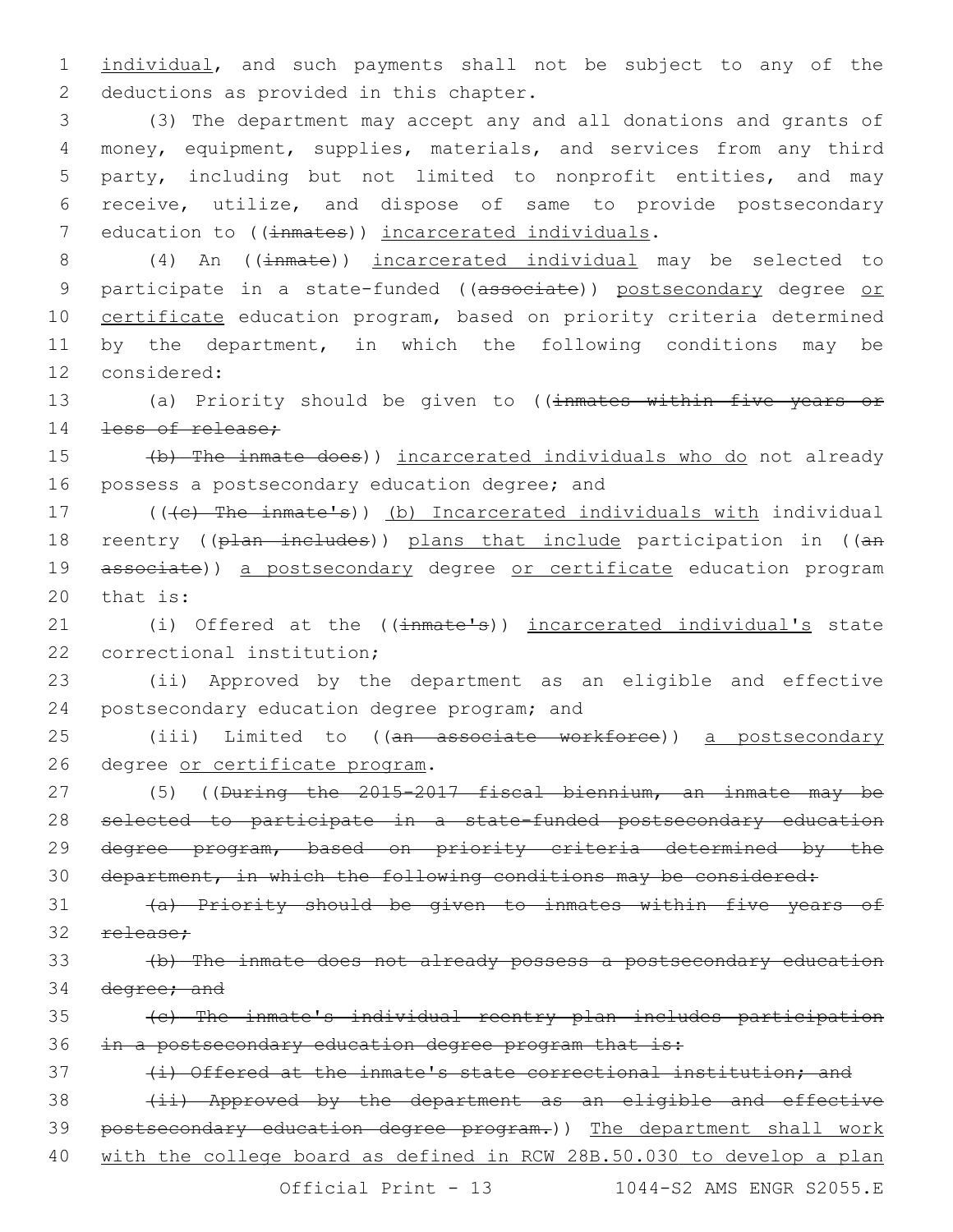to assist incarcerated individuals selected to participate in postsecondary degree or certificate programs with filing a free application for federal student aid or the Washington application for state financial aid.4

 (6) Any funds collected by the department under this section shall be used solely for the creation, maintenance, or expansion of ((inmate)) postsecondary education degree programs for incarcerated 8 individuals.

 NEW SECTION. **Sec. 6.** A new section is added to chapter 72.68 10 RCW to read as follows:

 (1) In determining whether to transfer an incarcerated individual to a different facility in the state, the department shall consider whether the incarcerated individual is enrolled in a vocational or educational program, including those operated by approved outside providers, which cannot be continued at the receiving facility. The department shall work with the incarcerated individual's case 17 manager, counselor, education navigator, or other appropriate person to attempt to meet the needs of the department and the incarcerated 19 individual regarding transfer.

 (2) Nothing in this section creates a vested right in 21 programming, education, or other services.

 **Sec. 7.** RCW 72.68.010 and 2020 c 318 s 4 are each amended to 23 read as follows:

 (1) Whenever in its judgment the best interests of the state or 25 the welfare of any ((prisoner)) incarcerated individual confined in any penal institution will be better served by his or her transfer to 27 another institution or to a foreign country of which the ((prisoner)) 28 incarcerated individual is a citizen or national, the secretary may effect such transfer consistent with applicable federal laws and 30 treaties. The secretary has the authority to transfer ((offenders)) incarcerated individuals between in-state correctional facilities or to out-of-state governmental institutions if the secretary determines that transfer is in the best interest of the state or the 34 ((offender)) incarcerated individual. The determination of what is in 35 the best interest of the state or (( $\theta$ ffender)) incarcerated individual may include but is not limited to considerations of 37 overcrowding, emergency conditions, or hardship to the ((offender)) incarcerated individual. In determining whether the transfer will

Official Print - 1044-S2 AMS ENGR S2055.E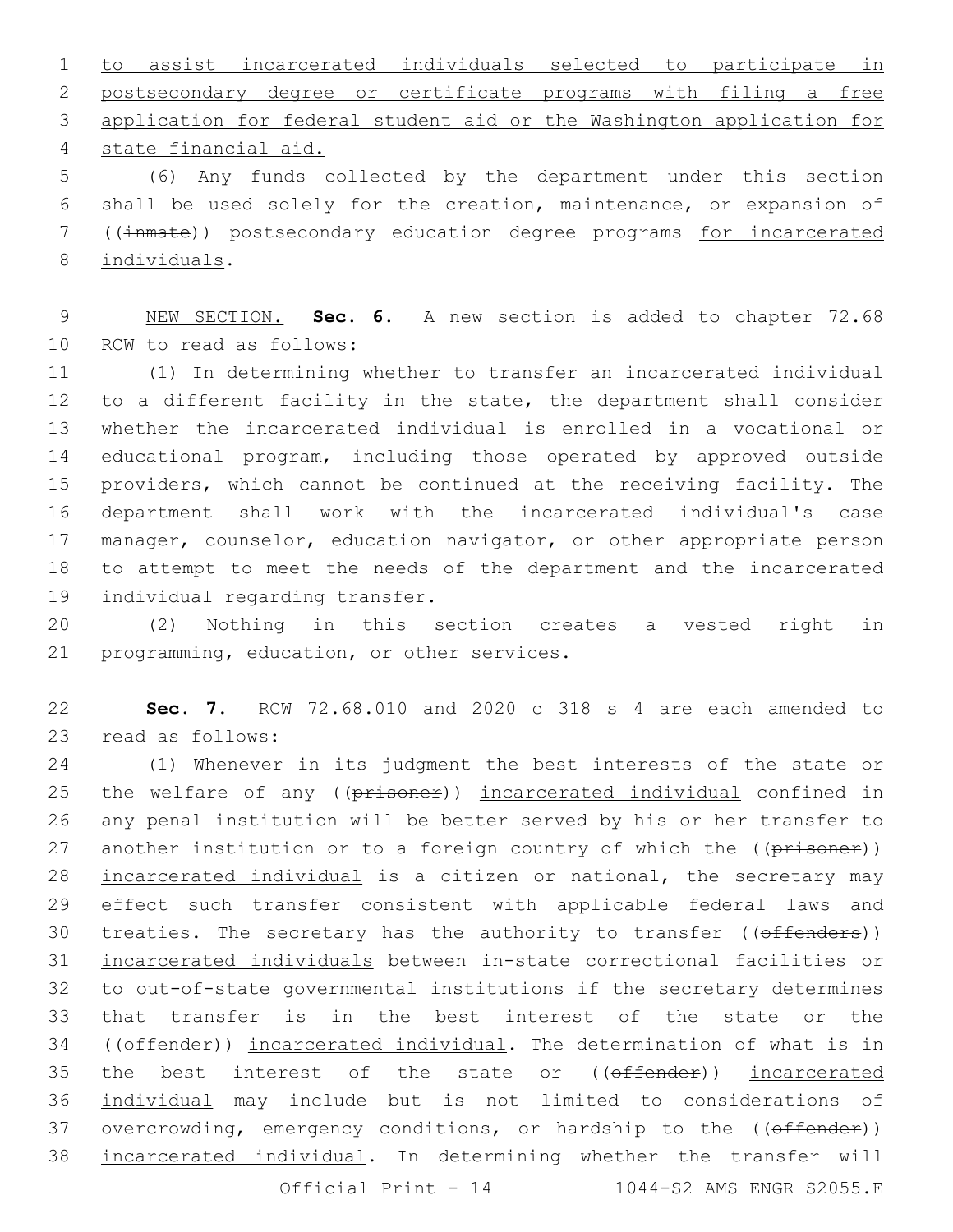1 impose a hardship on the ((offender)) incarcerated individual, the 2 secretary shall consider: (a) The location of the ((offender's)) 3 incarcerated individual's family and whether the ((offender)) 4 incarcerated individual has maintained contact with members of his or 5 her family; (b) whether, if the ((offender)) incarcerated individual 6 has maintained contact, the contact will be significantly disrupted 7 by the transfer due to the family's inability to maintain the contact 8 as a result of the transfer; and (c) whether the ((offender)) 9 incarcerated individual is enrolled in a vocational or educational 10 program that cannot reasonably be resumed or completed if the 11 ((offender)) incarcerated individual is transferred to another 12 correctional institution or returned to the state.

13 (2)(a) The secretary has the authority to transfer ((offenders)) 14 incarcerated individuals to an out-of-state private correctional 15 entity only if:

16 (i) The governor finds that an emergency exists such that the 17 population of a state correctional facility exceeds its reasonable, 18 maximum capacity, resulting in safety and security concerns;

19 (ii) The governor has considered all other legal options to 20 address capacity, including those pursuant to RCW 9.94A.870;

21 (iii) The secretary determines that transfer is in the best 22 interest of the state or the ((offender)) incarcerated individual;  $23$  and

24 (iv) The contract with the out-of-state private correctional 25 entity includes requirements for access to public records to the same 26 extent as if the facility were operated by the department,  $((\text{immate}))$ 27 incarcerated individual access to the office of the corrections 28 ombuds, and inspections and visits without notice.

29 (b) Should any of these requirements in this subsection not be 30 met, the contract with the private correctional entity shall be 31 terminated.

32 (3) If directed by the governor, the secretary shall, in carrying 33 out this section and RCW 43.06.350, adopt rules under chapter 34.05 34 RCW to effect the transfer of ((prisoners)) incarcerated individuals 35 requesting transfer to foreign countries.

 NEW SECTION. **Sec. 8.** A new section is added to chapter 72.09 37 RCW to read as follows: (1) The department, the state board for community and technical colleges, the student achievement council, and the Washington

```
Official Print - 15 1044-S2 AMS ENGR S2055.E
```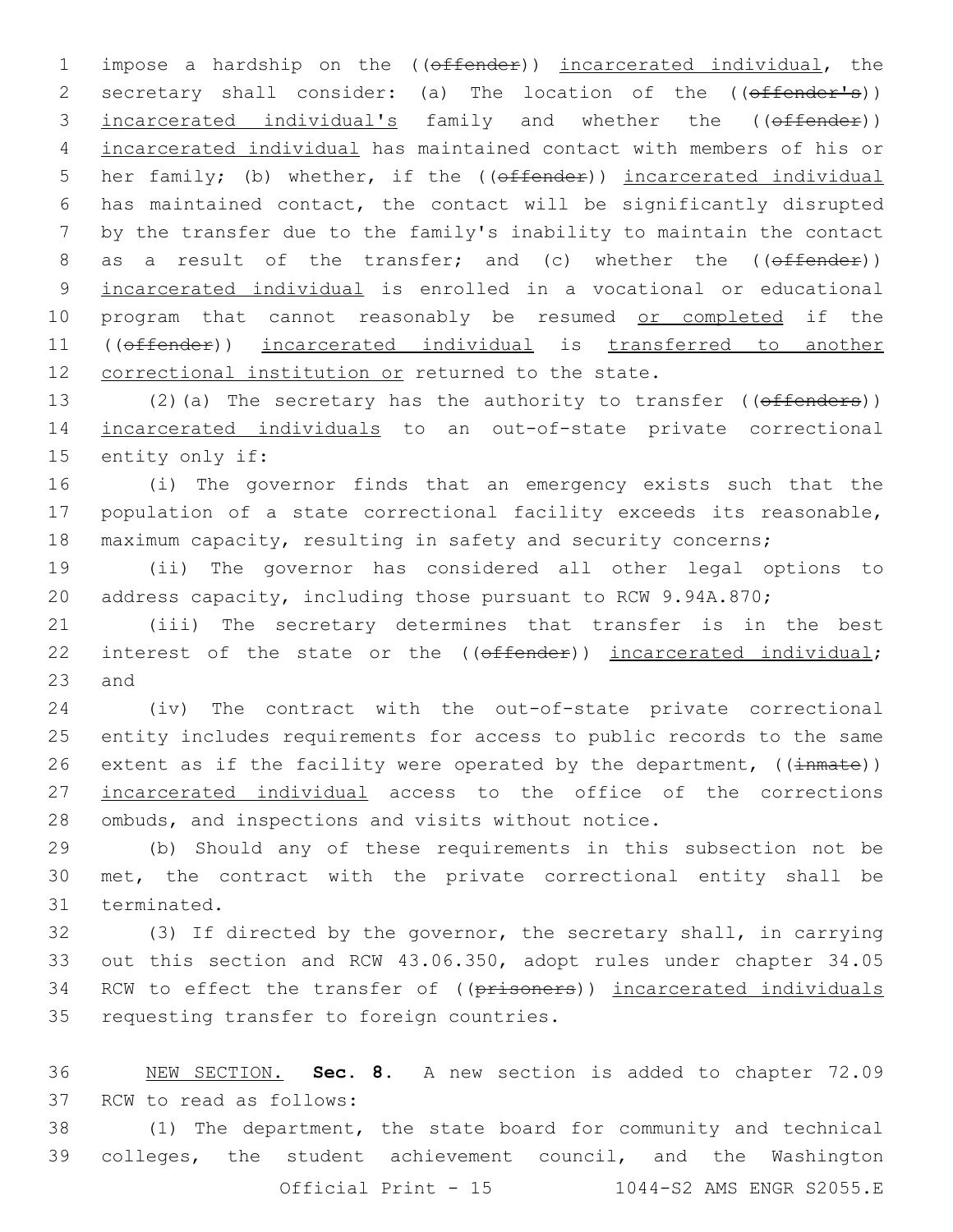statewide reentry council, in collaboration with an organization representing the presidents of the public four-year institutions of higher education, shall submit a combined report, pursuant to RCW 43.01.036, by December 1, 2021, and annually thereafter, to the appropriate committees of the legislature having oversight over higher education issues and correctional matters. The state agencies shall consult and engage with nonprofit and community-based postsecondary education providers during the development of the 9 annual report.

(2) At a minimum, the combined report must include:

 (a) The number of incarcerated individuals served in the department's postsecondary education system, the number of individuals not served, the number of individuals leaving the department's custody without a high school equivalency who were in 15 the department's custody longer than one year, and the number of individuals released without any postsecondary education, each 17 disaggregated by demographics;

 (b) A review of the department's identification and assessment of incarcerated individuals with learning disabilities, traumatic brain injuries, and other cognitive impairments or disabilities that may limit their ability to participate in educational programming, including general educational development testing and postsecondary education. The report shall identify barriers to the identification and assessment of these individuals and include recommendations that will further facilitate access to educational programming for these 26 individuals;

 (c) An identification of issues related to ensuring that credits earned in credit-bearing courses are transferable. The report must also include the number of transferable credits awarded and the number of credits awarded that are not transferable;

 (d) A review of policies on transfer, in order to create recommendations to institutions and the legislature that to ensure postsecondary education credits earned while incarcerated transfer seamlessly upon postrelease enrollment in a postsecondary education institution. The review must identify barriers or challenges on transferring credits experienced by individuals and the number of credits earned while incarcerated that transferred to the receiving 38 colleges postrelease;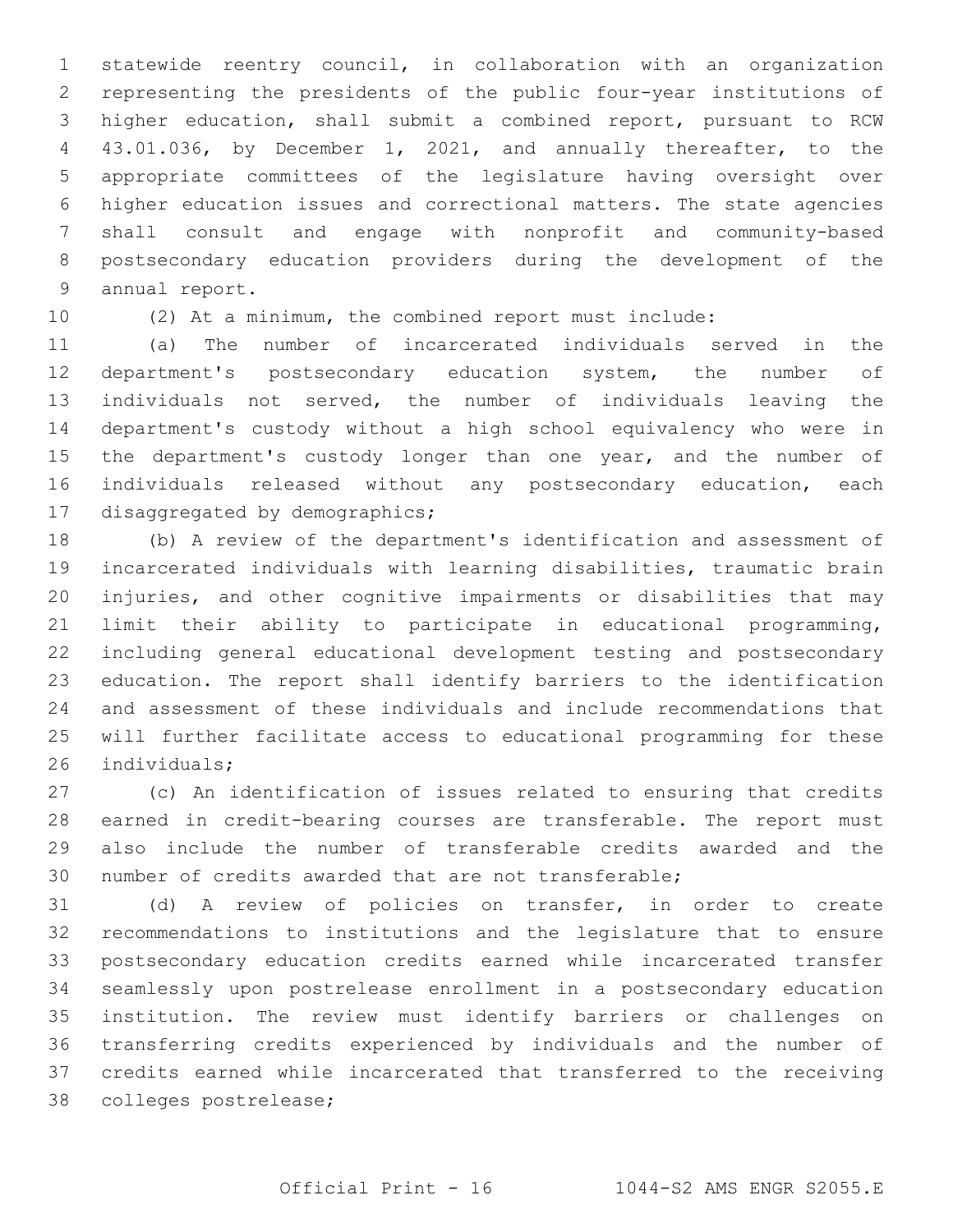(e) The number of individuals participating in correspondence courses and completion rates of correspondence courses, disaggregated 3 by demographics;

 (f) An examination of the collaboration between correctional facilities, the educational programs, nonprofit and community-based postsecondary education providers, and the institutions, with the goal of ensuring that roles and responsibilities are clearly defined, including the roles and responsibilities of each entity in relation to ensuring incarcerated individual access to, and accommodations in, 10 educational programming; and

 (g) A review of the partnerships with nonprofit and community- based postsecondary education organizations at state correctional facilities that provide accredited certificate and degree-granting programs and those that provide reentry services in support of educational programs and goals, including a list of the programs and services offered and recommendations to improve program delivery and 17 access.

 (3) The report shall strive to include, where possible, the voices and experiences of current or formerly incarcerated 20 individuals.

 **Sec. 9.** RCW 28B.15.067 and 2020 c 114 s 4 are each amended to 22 read as follows:

 (1) Tuition fees shall be established under the provisions of 24 this chapter.

 (2) Tuition operating fees for resident undergraduates at institutions of higher education as defined in RCW 28B.10.016, excluding applied baccalaureate degrees as defined in RCW 28B.50.030, may increase by no more than the average annual percentage growth rate in the median hourly wage for Washington for the previous fourteen years as the wage is determined by the federal bureau of 31 labor statistics.

 (3) The governing boards of the state universities, regional universities, and The Evergreen State College; and the state board for community and technical colleges may reduce or increase full-time tuition fees for all students other than resident undergraduates, including nonresident students, summer school students, and students in other self-supporting degree programs. Percentage increases in full-time tuition may exceed the fiscal growth factor. Except during the 2013-2015 fiscal biennium, the state board for community and Official Print - 1044-S2 AMS ENGR S2055.E